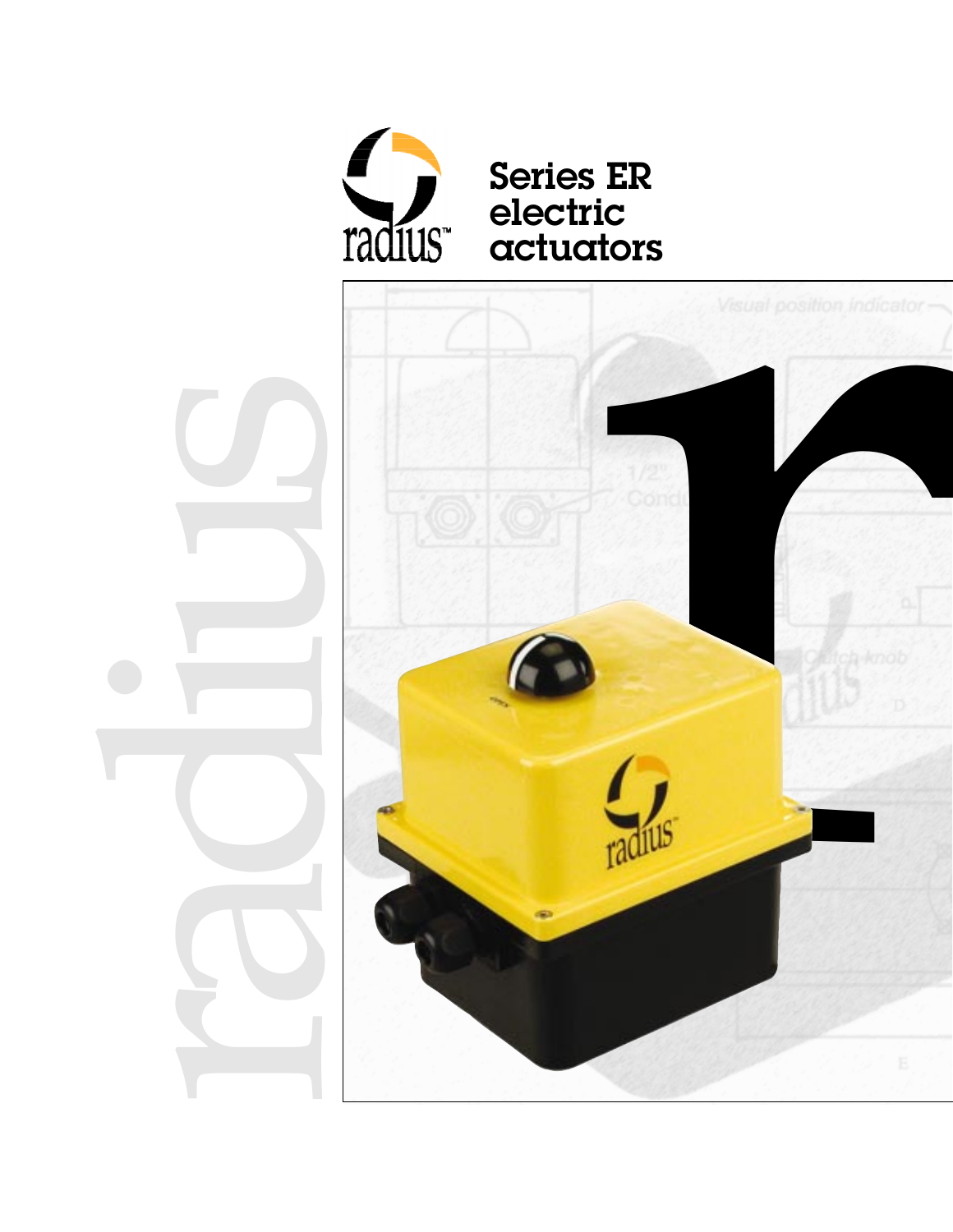# ER Series Electric **Actuators**

## Series ER Description

# On/Off Versions:

- 90º and 180º reversible electric actuator
- Plastic housing

#### **Standard Equipment**

- Synchronous Motor
- 4 adjustable 5A limit switches
- Manual override
- Torque limiter
- Security fuse

#### **Optional Equipment**

- 10W heating resistor
- 1, 5,10K Ohm Potentiometer
- Fail safe battery kit

#### **Technical Data**

- Duty rating: 50% for 115/230V and 30% all others
- Temperature range 10 -130º f
- Electrical Connection: 1/2" conduit
- Enclosure: IP 65
- Weights: ER 88/175/310: 3.3lbs.
- ER 400/530/880: 6.5lbs.

### Modulating Versions:

- 90° and 180° reversible electric actuator with 0 -10vdc or 4 -20ma modulating board
- Plastic housing

#### **Standard Equipment**

- Synchronous Motor
- 4 adjustable 5A limit switches
- Manual override
- Torque limiter
- Security fuse

#### **Optional Equipment**

• 10W heating resistor

#### **Technical Data**

- Duty rating: 50% for 115/230V and 30% all others
- Temperature range 10 -130º f
- Electrical Connection: 1/2" conduit
- Enclosure: IP 65
- Weights: ER 175/310: 3.3lbs.
- ER 400/530/880: 6.5lbs.

|  |  |  | <b>ON/ OFF MODELS</b> |  |
|--|--|--|-----------------------|--|
|--|--|--|-----------------------|--|

|                           | <b>Output Shaft/</b> |                 |               | Power      | Speed/90° |
|---------------------------|----------------------|-----------------|---------------|------------|-----------|
| Model #                   | <b>Mounting</b>      | <b>Torque</b>   | Voltage       | Rating     | Sec.      |
| ER88-F05/55-25-230VAC     | .55/1.97"            | 88 Inch/pounds  | <b>230VAC</b> | 9W         | 25        |
| ER88-F05/55-25-115VAC     | .55/1.97"            | 88 Inch/pounds  | <b>115VAC</b> | 9W         | 25        |
| ER88-F05/55-10-230VAC     | .55/1.97"            | 88 Inch/pounds  | <b>230VAC</b> | <b>15W</b> | 10        |
| ER88-F05/55-10-115VAC     | .55/1.97"            | 88 Inch/pounds  | <b>115VAC</b> | <b>15W</b> | 10        |
| ER88-F05/55-10-24VAC      | .55/1.97"            | 88 Inch/pounds  | 24VAC         | 6W         | 10        |
| ER88-F05/55-10-24VDC      | .55/1.97"            | 88 Inch/pounds  | 24VDC         | 6W         | 10        |
| ER88-F05/55-20-12VDC      | .55/1.97"            | 88 Inch/pounds  | 12VDC         | 4W         | 20        |
|                           |                      |                 |               |            |           |
| ER175-F05/55-20-230VAC    | .55/1.97"            | 175 Inch/pounds | <b>230VAC</b> | <b>15W</b> | 20        |
| ER175-F05/55-20-115VAC    | .55/1.97"            | 175 Inch/pounds | <b>115VAC</b> | <b>15W</b> | 20        |
| ER175-F05/55-5-24VAC      | .55/1.97"            | 175 Inch/pounds | 24VAC         | <b>26W</b> | 5         |
| ER175-F05/55-5-24VDC      | .55/1.97"            | 175 Inch/pounds | 24VDC         | <b>26W</b> | 5         |
| ER175-F05/55-8-12VDC      | .55/1.97"            | 175 Inch/pounds | 12VDC         | <b>15W</b> | 8         |
|                           |                      |                 |               |            |           |
| ER310-F05/55-35-230VAC    | .55/1.97"            | 310 Inch/pounds | <b>230VAC</b> | <b>15W</b> | 35        |
| ER310-F05/55-35-115VAC    | .55/1.97"            | 310 Inch/pounds | <b>115VAC</b> | <b>15W</b> | 35        |
| ER310-F05/55-100-230VAC   | .55/1.97"            | 310 Inch/pounds | <b>230VAC</b> | 9W         | 100       |
| ER310-F05/55-100-115VAC   | .55/1.97"            | 310 Inch/pounds | <b>115VAC</b> | 9W         | 100       |
| ER310-F05/55-100-24VAC    | .55/1.97"            | 310 Inch/pounds | 24VAC         | 9W         | 100       |
| ER310-F05/55-10-24VAC     | .55/1.97"            | 310 Inch/pounds | 24VAC         | <b>26W</b> | 10        |
| ER310-F05/55-10-24VDC     | .55/1.97"            | 310 Inch/pounds | 24VDC         | <b>26W</b> | 10        |
| ER310-F05/55-15-12VDC     | .55/1.97"            | 310 Inch/pounds | 12VDC         | <b>15W</b> | 15        |
|                           |                      |                 |               |            |           |
| ER400-F05/7/67-20-230VAC  | .67/ 1.97 & 2.76"    | 400 Inch/pounds | <b>230VAC</b> | <b>24W</b> | 20        |
| ER400-F05/7/67-20-115VAC  | .67/ 1.97 & 2.76"    | 400 Inch/pounds | <b>115VAC</b> | <b>24W</b> | 20        |
| ER400-F05/7/67-10-24VAC   | .67/ 1.97 & 2.76"    | 400 Inch/pounds | 24VAC         | <b>26W</b> | 10        |
| ER400-F05/7/67-10-24VDC   | .67/ 1.97 & 2.76"    | 400 Inch/pounds | 24VDC         | <b>26W</b> | 10        |
| ER400-F05/7/67-20-12VDC   | .67/ 1.97 & 2.76"    | 400 Inch/pounds | 12VDC         | <b>15W</b> | 20        |
|                           |                      |                 |               |            |           |
| ER530-F05/7/67-20-230VAC  | .67/ 1.97 & 2.76"    | 530 Inch/pounds | <b>230VAC</b> | <b>24W</b> | 20        |
| ER530-F05/7/67-20-115VAC  | .67/ 1.97 & 2.76"    | 530 Inch/pounds | <b>115VAC</b> | <b>24W</b> | 20        |
| ER530-F05/7/67-100-230VAC | .67/ 1.97 & 2.76"    | 530 Inch/pounds | <b>230VAC</b> | <b>13W</b> | 100       |
| ER530-F05/7/67-100-115VAC | .67/ 1.97 & 2.76"    | 530 Inch/pounds | <b>115VAC</b> | <b>13W</b> | 100       |
| ER530-F05/7/67-100-24VAC  | .67/ 1.97 & 2.76"    | 530 Inch/pounds | 24VAC         | 6W         | 100       |
| ER530-F05/7/67-20-24VAC   | .67/ 1.97 & 2.76"    | 530 Inch/pounds | 24VAC         | <b>26W</b> | 20        |
| ER530-F05/7/67-20-24VDC   | .67/ 1.97 & 2.76"    | 530 Inch/pounds | 24VDC         | <b>26W</b> | 20        |
| ER530-F05/7/67-20-12VDC   | .67/ 1.97 & 2.76"    | 530 Inch/pounds | 12VDC         | <b>15W</b> | 20        |
|                           |                      |                 |               |            |           |
| ER880-F05/7/67-20-230VAC  | .67/ 1.97 & 2.76"    | 880 Inch/pounds | <b>230VAC</b> | 38W        | 20        |
| ER880-F05/7/67-20-115VAC  | .67/ 1.97 & 2.76"    | 880 Inch/pounds | <b>115VAC</b> | 38W        | 20        |
| ER880-F05/7/67-35-230VAC  | .67/ 1.97 & 2.76"    | 880 Inch/pounds | <b>230VAC</b> | <b>24W</b> | 35        |
| ER880-F05/7/67-35-115VAC  | .67/ 1.97 & 2.76"    | 880 Inch/pounds | <b>115VAC</b> | <b>24W</b> | 35        |
| ER880-F05/7/67-160-230VAC | .67/ 1.97 & 2.76"    | 880 Inch/pounds | <b>230VAC</b> | <b>13W</b> | 160       |
| ER880-F05/7/67-160-115VAC | .67/ 1.97 & 2.76"    | 880 Inch/pounds | <b>115VAC</b> | <b>13W</b> | 160       |
| ER880-F05/7/67-120-24VAC  | .67/ 1.97 & 2.76"    | 880 Inch/pounds | 24VAC         | 6W         | 120       |
| ER880-F05/7/67-30-24VAC   | .67/ 1.97 & 2.76"    | 880 Inch/pounds | 24VAC         | <b>26W</b> | 30        |
|                           |                      |                 |               |            |           |
| ER880-F05/7/67-30-24VDC   | .67/ 1.97 & 2.76"    | 880 Inch/pounds | 24VDC         | <b>26W</b> | 30        |
| ER880-F05/7/67-45-12VDC   | .67/ 1.97 & 2.76"    | 880 Inch/pounds | 12VDC         | <b>15W</b> | 45        |

FACTORY STOCK ITEMS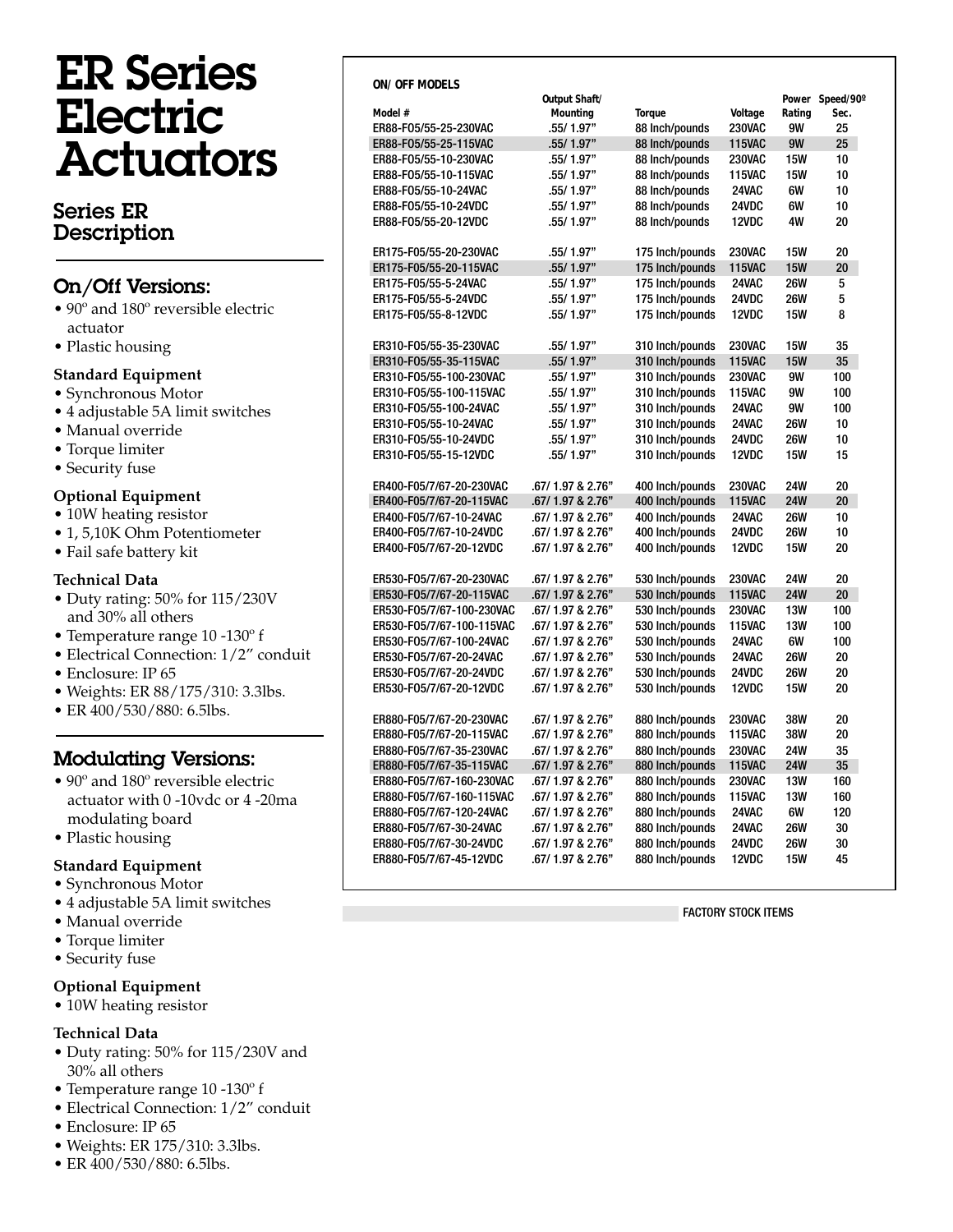| <b>MODULATING VERSIONS</b> | Output Shaft/<br><b>Mounting</b> | <b>Torque</b>   | Voltage       | <b>CONTROL</b><br><b>SIGNAL</b> | Power<br>Rating | Speed/90°<br>Sec. |
|----------------------------|----------------------------------|-----------------|---------------|---------------------------------|-----------------|-------------------|
| ER175M-F05/55-30-230VAC    | .55/1.97"                        | 175 Inch/pounds | <b>230VAC</b> | $4-20ma$                        | 6W              | 30                |
| ER175M-F05/55-30-115VAC    | .55/1.97"                        | 175 Inch/pounds | <b>115VAC</b> | 4-20 <sub>ma</sub>              | 6W              | 30                |
| ER175M-F05/55-30-24VAC     | .55/1.97"                        | 175 Inch/pounds | 24VAC         | 4-20 <sub>ma</sub>              | 6W              | 30                |
| ER175M-F05/55-30-24VDC     | .55/1.97"                        | 175 Inch/pounds | 24VDC         | $4-20ma$                        | 6W              | 30                |
| ER310M-F05/55-100-230VAC   | .55/1.97"                        | 310 Inch/pounds | <b>230VAC</b> | 4-20 /1-10 vdc                  | 9W              | 100               |
| ER310M-F05/55-100-115VAC   | .55/1.97"                        | 310 Inch/pounds | <b>115VAC</b> | 4-20 /1-10 vdc                  | 9W              | 100               |
| ER310M-F05/55-100-24VAC    | .55/1.97"                        | 310 Inch/pounds | 24VAC         | 4-20 /1-10 vdc                  | 9W              | 100               |
| ER530M-F05/7/67-100-230VAC | .67/ 1.97 & 2.76"                | 530 Inch/pounds | <b>230VAC</b> | $4-20ma$                        | 6W              | 100               |
| ER530M-F05/7/67-100-115VAC | .67/ 1.97 & 2.76"                | 530 Inch/pounds | <b>115VAC</b> | $4-20ma$                        | 6W              | 100               |
| ER530M-F05/7/67-100-24VAC  | .67/ 1.97 & 2.76"                | 530 Inch/pounds | 24VAC         | $4-20ma$                        | 6W              | 100               |
| ER530M-F05/7/67-100-24VDC  | .67/ 1.97 & 2.76"                | 530 Inch/pounds | 24VDC         | 4-20 <sub>ma</sub>              | 6W              | 100               |
| ER530M-F05/7/67-100-230VAC | .67/ 1.97 & 2.76"                | 530 Inch/pounds | <b>230VAC</b> | 4-20 /1-10vdc                   | <b>14W</b>      | 100               |
| ER530M-F05/7/67-100-115VAC | .67/ 1.97 & 2.76"                | 530 Inch/pounds | <b>115VAC</b> | 4-20/1-10vdc                    | <b>14W</b>      | 100               |
| ER530M-F05/7/67-100-24VAC  | .67/ 1.97 & 2.76"                | 530 Inch/pounds | 24VAC         | 4-20 /1-10vdc                   | 6W              | 100               |
| ER880M-F05/7/67-120-230VAC | .67/ 1.97 & 2.76"                | 880 Inch/pounds | <b>230VAC</b> | $4-20ma$                        | 6W              | 120               |
| ER880M-F05/7/67-120-115VAC | .67/ 1.97 & 2.76"                | 880 Inch/pounds | <b>115VAC</b> | $4-20ma$                        | 6W              | 120               |
| ER880M-F05/7/67-120-24VAC  | .67/ 1.97 & 2.76"                | 880 Inch/pounds | 24VAC         | $4-20ma$                        | 6W              | 120               |
| ER880M-F05/7/67-120-24VDC  | .67/ 1.97 & 2.76"                | 880 Inch/pounds | 24VDC         | 4-20 <sub>ma</sub>              | 6W              | 120               |
| ER880M-F05/7/67-160-230VAC | .67/1.97 & 2.76"                 | 880 Inch/pounds | <b>230VAC</b> | 4-20 /1-10 vdc                  | <b>14W</b>      | 160               |
| ER880M-F05/7/67-160-115VAC | .67/ 1.97 & 2.76"                | 880 Inch/pounds | <b>115VAC</b> | 4-20 /1-10 vdc                  | <b>14W</b>      | 160               |
| ER880M-F05/7/67-120-24VAC  | .67/ 1.97 & 2.76"                | 880 Inch/pounds | 24VAC         | 4-20 /1-10 vdc                  | 6W              | 120               |

#### FACTORY STOCK ITEMS



|                              | <b>DIMENSIONS</b> |      |      |      |           |      |             |               |      |               |
|------------------------------|-------------------|------|------|------|-----------|------|-------------|---------------|------|---------------|
|                              | А                 | в    | C    | D    | Е.        |      | <b>B.C.</b> | <b>THREAD</b> | Р    | <b>SQUARE</b> |
| <b>SERIES</b><br>88/175/310  | 4.85              | 0.90 | 3.54 | 5.31 | 6.89      | 1.73 | -1.97       | M6            | 0.67 | 0.55          |
| <b>SERIES</b><br>400/530/880 | 5.98              | 0.90 | 5.00 | 5.91 | 7.41 2.12 |      | 1.97/ 2.76  | M6/M8         | 0.73 | 0.67          |